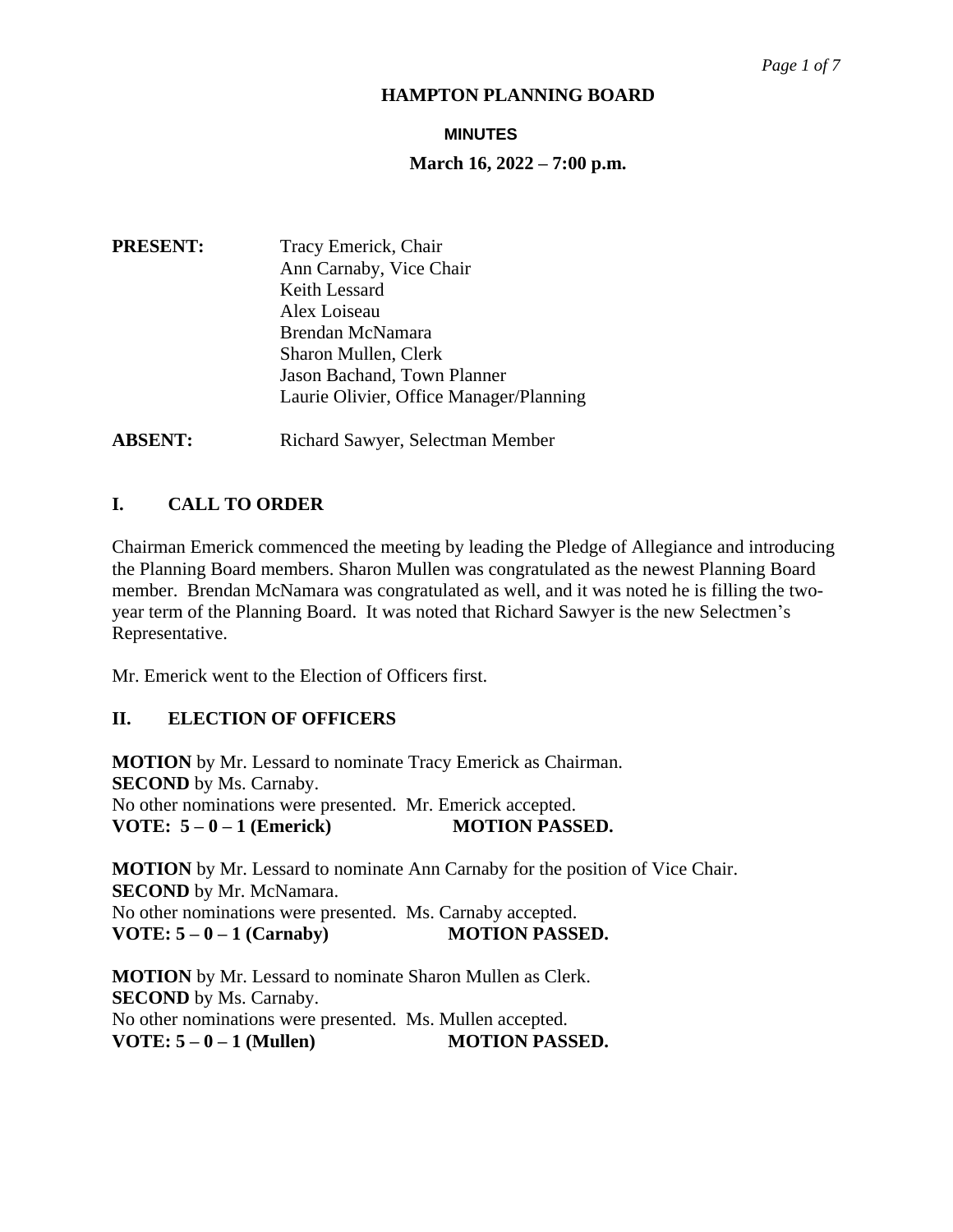#### **MINUTES**

#### **March 16, 2022 – 7:00 p.m.**

### **III. ATTENDING TO BE HEARD**

#### **Master Plan Steering Committee**

- 1. Public Comment (relating to Master Plan)
- 2. Resilience Planning & Design Consultant for the Phase II Comprehensive Update a. Recap of Community Conversation Series
	- b. Draft Outline for Master Plan
	- c. Future Land Use Focus Areas
	- d. Revised Vision
	- e. Next Steps

Mr. Emerick had the Master Plan Steering Committee members introduce themselves. Present along with the Planning Board members were: Brian Warburton, Budget Committee; Erica DeVries, ZBA; Jay Diener, Conservation Commission and member at large; Pat Bushway, HBAC; Frank DeLuca, School Board (SAU90) and Liz Kelly, Resilience Planning & Design. Also attending, Barbara Kravitz, citizen-at-large; she called in to the meeting.

#### PUBLIC COMMENT: None

Liz Kelly discussed the outreach report including Page 16 which included a write up of findings that we obtained from the Virtual Community Conversation series. There were 5 sessions. Topics are on Page 16. Ms. Kelly thought everything went positive. Potential implementation action was also discovered. Mr. Warburton attended three of these and he thought all were interesting. The moderators were organized and energetic. Great comments. Ms. Mullen thought wonderful ideas came out of these meetings. How are we going to afford this, implement, etc. was asked. Ms. Kelly discussed funding and carrying this through. Prioritization will be important and a high priority. Ms. Bushway discussed communicating better. She wants to make sure everyone understands what we are trying to do. People had good experiences with these conversations and ideas.

Mr. Emerick discussed public transportation. We can want something all day long, but if we don't have the population to support it, it won't happen. Ms. Kelly said town staff, this group, etc. need to craft implementation. Ms. Kelly asked about, for example, a shuttle.

Mr. Warburton said at the Budget Committee meeting, Chuck Rage said the amount thought needed was around \$20K in bus transportation. Quotes were actually 4 ½ times what they were thinking. Ms. Kelly said if town wide is not feasible, what is feasible. The Island Explorer at Acadia was mentioned by Ms. DeVries. Receiving local funds, federal and private dollars was discussed. We can look at those models.

Resilience will take this information, and all work completed, and distill it. They will 'puzzle it' and present what will end up in the plan.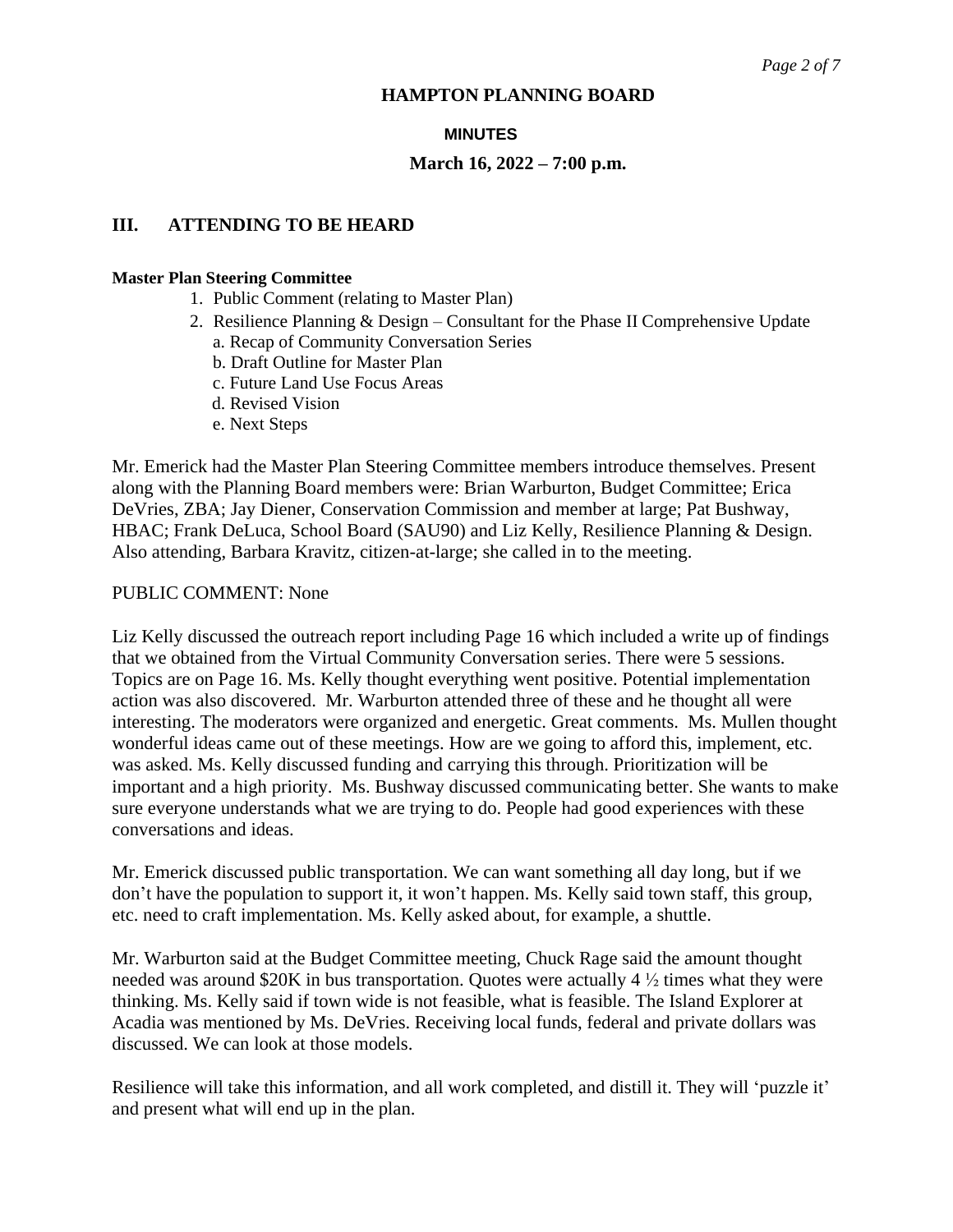#### **MINUTES**

### **March 16, 2022 – 7:00 p.m.**

Ms. Mullen asked about feasibility. Ms. Kelly said there is a Survey Monkey report (about 120 pages). Raw comments are in there. It will be a part of the public record.

Ms. Kravitz complimented everyone on the work done. She asked if identifying participants was possible.

Ms. Kelly said there is a master list of everyone who registered. It does not reflect everyone who attended, i.e. resident or property owner.

Ms. Kravitz asked about the timeline.

Ms. Kelly asked about the draft Master Plan and thoughts from the Committee. There are four major sections. The structure of the document was discussed – it is a thematic approach.

Planning Themes were discussed. Preliminary Goals were discussed.

The revised Vision was discussed.

The thematic (drafted) document allows key products and initiatives that can transcend into many topics. Actions are up front.

Future land use focus areas. Distinct planning considerations are noted here. Hampton Beach. Town Center. Planning themes can tell a story of where we are now to where we want to go, i.e. in which direction.

Ms. Mullen discussed the need to recognize that people will not read this. Is it possible to create a 'cliff notes' version. Will a pdf version be provided was asked. Ms. Kelly said there will be a digital version. Executive summaries have been done in the past and they can look into doing that.

Ms. Carnaby asked about #2. She does not know what "vibrant" means in this context. Vibrant means social capital; walkable streetscapes; interactions; events; reaching out to others.

Mr. Diener said maybe vibrant is not the right word. Social connectivity is good. Ms. Kelly asked about a different word. Ms. DeVries said dynamic or engaged--multi-generational.

Mr. McNamara discussed "revitalize town center…."~information. He noted the Town re-zoned the town center north and south and the mixed use environment was part of it. We did that quite a few years ago.

Ms. Kravitz discussed "Resilience". "Continue to support" needs to be added to this.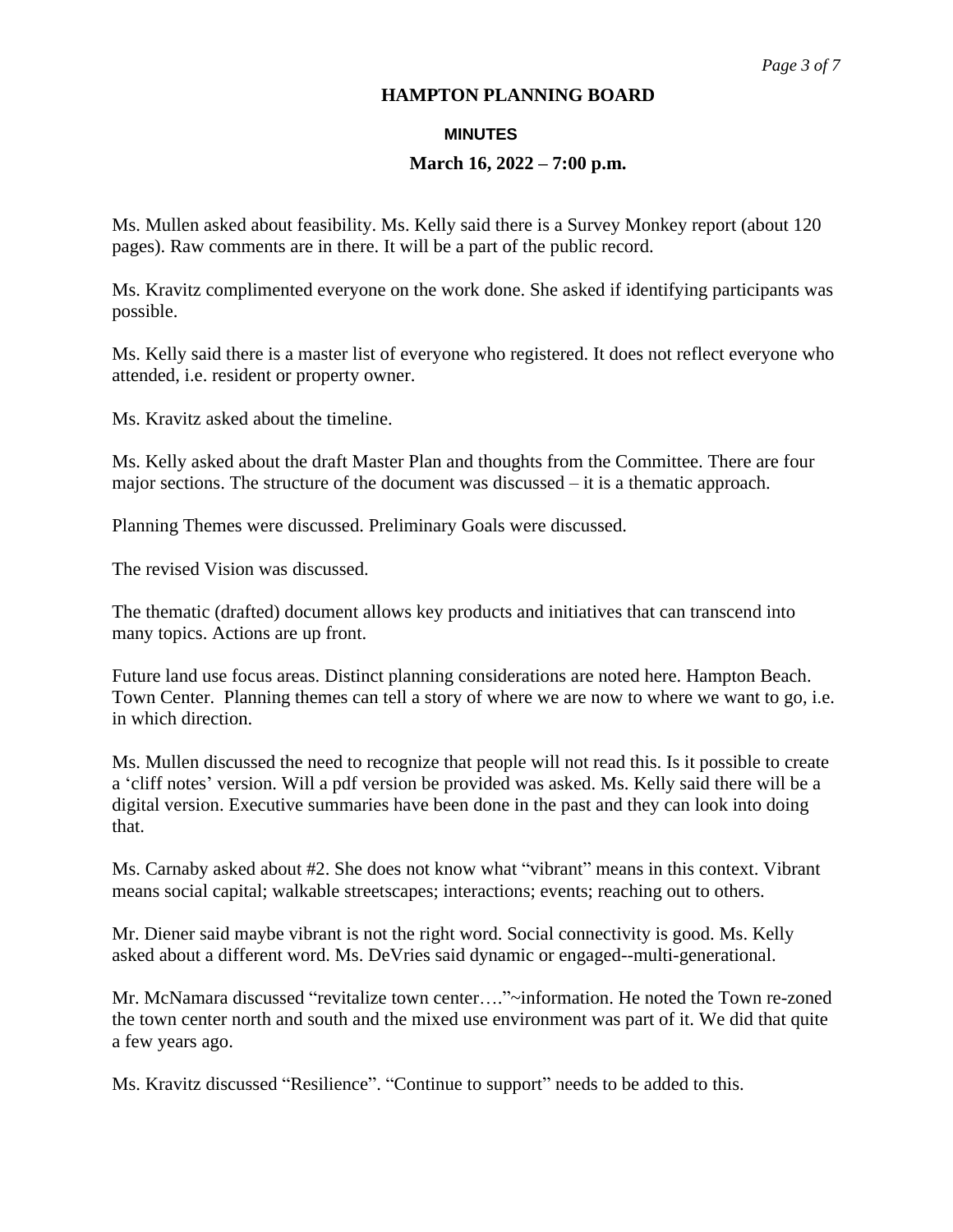#### **MINUTES**

#### **March 16, 2022 – 7:00 p.m.**

An excel matrix was discussed by Ms. Kelly for implementation and funding.

Mr. Lessard noted that 10-20 years is not a lot of time. He believes the CIP program should include items on this. Keeping the final document alive and current is important. Motivating to keep it alive is key. It should be noted in the Executive Summary.

Mr. Emerick said standards can be written in.

How often does a Master Plan get updated was asked. Every 5 years to 20 years per Ms. Kelly.

It was noted end-of-year check-in meetings occur often with other Towns.

Mr. Bachand discussed the possibility of an Implementation Committee being established once the Master Plan is complete.

# **Homework: The Vision was discussed. Everyone will read it at their own leisure and follow up with the Planning Office, and also think of a different word other than 'vibrant'.**

Next Steps.

Thematic plans take a lot of work per Ms. Kelly. Milestones were discussed. A full draft should be provided to us all by October – that is the goal. We will meet twice before that (October) with interim materials. Prompting questions will be brought in for everyone. In June, they (Resilience) hope to come back with a future land use map. Five distinct areas will be shown. There will be deeper conversations on all areas of Town. Then the group will meet again, maybe in August. Implementation actions will be discussed then. There will be no Steering Committee meetings in April or May; they (Resilience) will be getting work done.

### **IV. CONTINUED PUBLIC HEARINGS**

### **V. NEW PUBLIC HEARINGS**

### **VI. CONSIDERATION OF MINUTES of March 2, 2022**

**MOVED** by Mr. McNamara to accept and approve the March 2, 2022 Minutes. **SECOND** by Mr. Loiseau. **VOTE: 4 – 0 – 2 (Lessard & Mullen) MOTION PASSED.** 

### **VII. CORRESPONDENCE**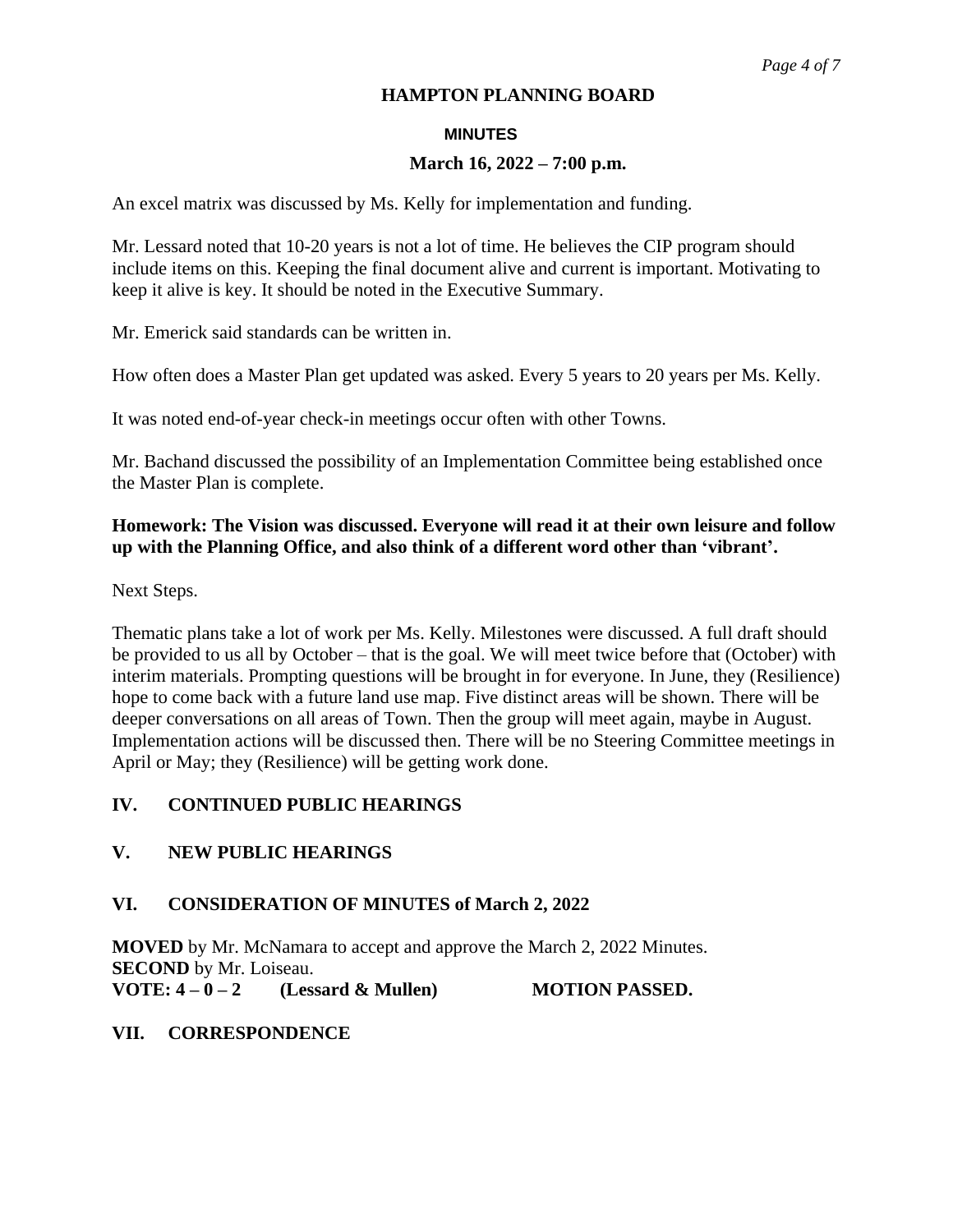#### **MINUTES**

#### **March 16, 2022 – 7:00 p.m.**

#### **VIII. OTHER BUSINESS**

 **RSA 41:14-a Process - Town owned Deed Restrictions on formerly Leased Land** Tax Map 183, Lot 55 – 843 Ocean Boulevard – Release of Deed Restriction #3 which states *"no fences may be erected upon said premises other than ornamental fences of no more than a three-foot height"*. The petitioner wishes to install a privacy fence not to exceed five feet in height.

Mr. Bachand noted that RSA 41:14a requests require the recommendation or not from the Board. For this request, the owners want to add a 5' high ornamental fence at the rear corner of their property (a privacy fence). Joy Merrill (petitioner) appeared. It is at a landlocked area. Ms. Merrill tore down the beach house and rebuilt in that location. It is a tight area down there. They want to do a 5' x 10' x 5' fence. She does not want to fence in the whole yard.

**MOVED** by Mr. Loiseau to recommend this to the Board of Selectmen. **SECOND** by Mr. McNamara. **VOTE:**  $6 - 0 - 0$  **MOTION PASSED.** 

#### **SB249 regarding short-term rentals**

Mr. Bachand discussed a Senate Bill that would not allow communities to prohibit short-term rentals. Any single-family or two-family building--regardless of ownership, non-conformities, etc. could be used for this purpose. This does not pertain to non-residential uses. Registration of rental properties cannot be contingent upon an inspection unless there is reasonable suspicion of a violation. On February 16, 2022 it passed the Senate; it then goes to the House, and then to the Governor. Mr. Bachand believes Hampton (the Board of Selectmen) may have written a letter on this to the State opposing the Bill. He asked if the Planning Board wants to write a letter also. Mr. Loiseau said we don't restrict rentals in neighborhoods now. We have Lodging House in our Ordinance now per Mr. Bachand. Mr. Loiseau asked if this would have an effect on CO's. It was noted ADUs could become Air B&B's. It is a six-month minimum for ADU's per Mr. Bachand, which renters/tenants would need to be in a unit. Mr. Lessard is worried about COs.

Mr. McNamara discussed event hosting. Can, for example, people who own big houses rent out for a banquet.

Mr. Bachand said it takes control away from the Town.

How does it get vetted for safe occupancy was asked by Mr. Lessard.

Ms. Carnaby noted we have to be able to regulate housing in our own Town.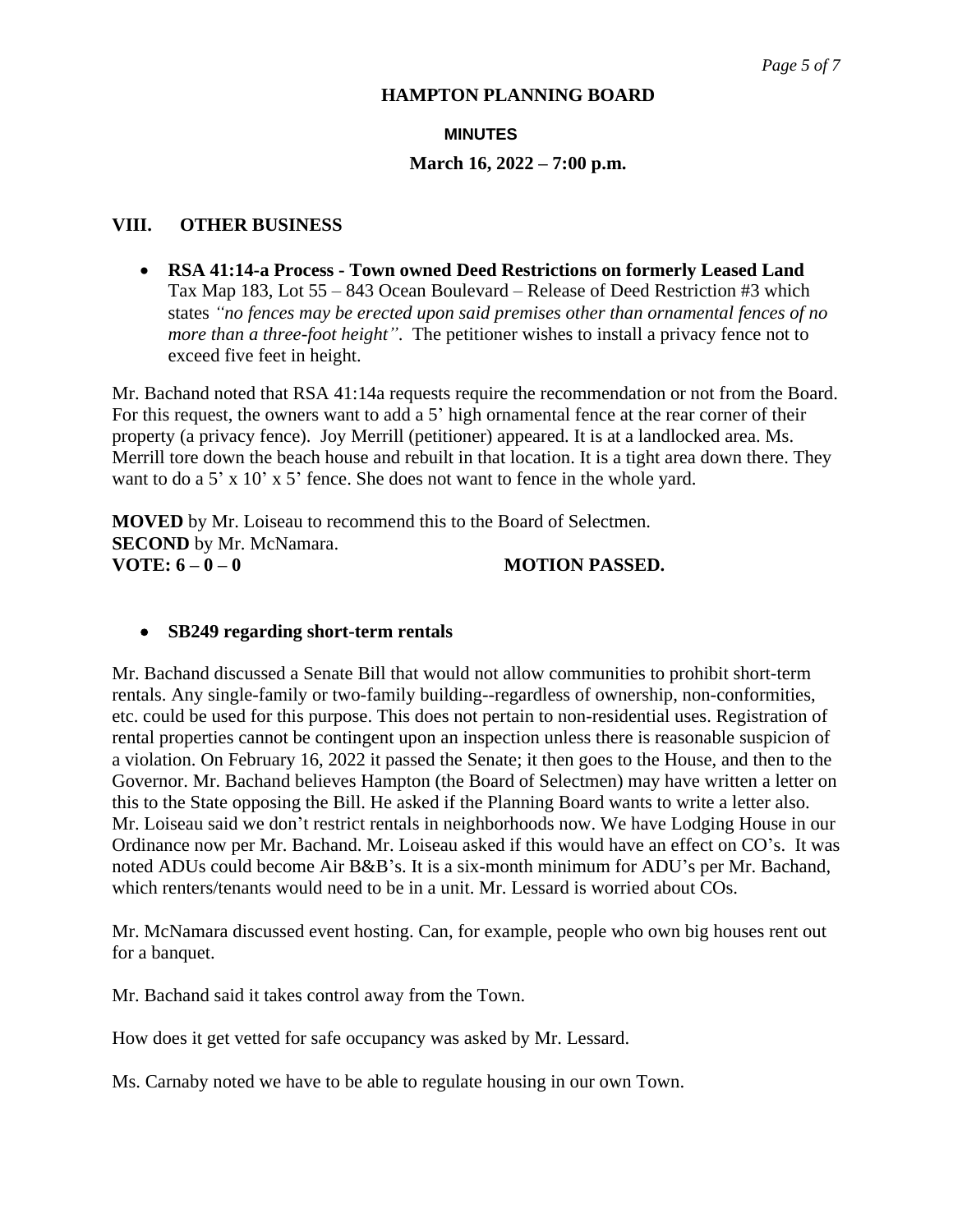#### **MINUTES**

#### **March 16, 2022 – 7:00 p.m.**

**MOTION** by Ms. Carnaby to have Mr. Bachand draft a letter on behalf of the Planning Board to send to Concord. **SECOND** by Ms. Mullen. **VOTE: 5 – 0 – 1 (Loiseau). MOTION PASSED.**

#### **HB1177 regarding additional (up to four) residential units on single-family lots in residential districts**

Mr. Bachand discussed this House Bill. NH municipalities would need to allow, as a matter of right, for any single-family lot in a residential zoning district served by sewer and water to be used for up to four residential dwelling units. We can't make dimensional requirements, parking, etc. more restrictive. This Bill is dangerous for a Town such as Hampton. Potential impacts on single-family neighborhoods were discussed. Ms. Carnaby discussed rural areas and the Plan Link conversations.

**MOVED** by Ms. Carnaby to have Mr. Bachand draft a letter on behalf of the Planning Board to send to Concord. **SECOND** by Mr. McNamara. **VOTE: 6 – 0 - 0 MOTION PASSED.**

### **Planning Board Representative to Hampton Coastal Hazards & Adaptation Team (CHAT)**

Ms. Carnaby nominated Mr. Lessard. Mr. Lessard is open to participating for one year. What is the commitment was asked. Ms. Mullen noted she is happy to split this duty with Mr. Lessard. Mr. Lessard and Ms. Mullen can tag team it. Mr. Lessard agreed to become the CHAT Representative. Ms. Mullen will be the Alternate.

**MOVED** by Mr. Emerick. **SECOND** by Ms. Carnaby. **VOTE: 6 – 0 – 0 MOTION PASSED.** 

Ms. Carnaby said the RPC has two staff members involved in the MPO and TAC committees. There is a 10-year transportation plan. Dave Walker is the primary contact for RPC. The Transportation Improvement Program (TIP) was discussed. Improvements to Ocean Blvd were discussed.